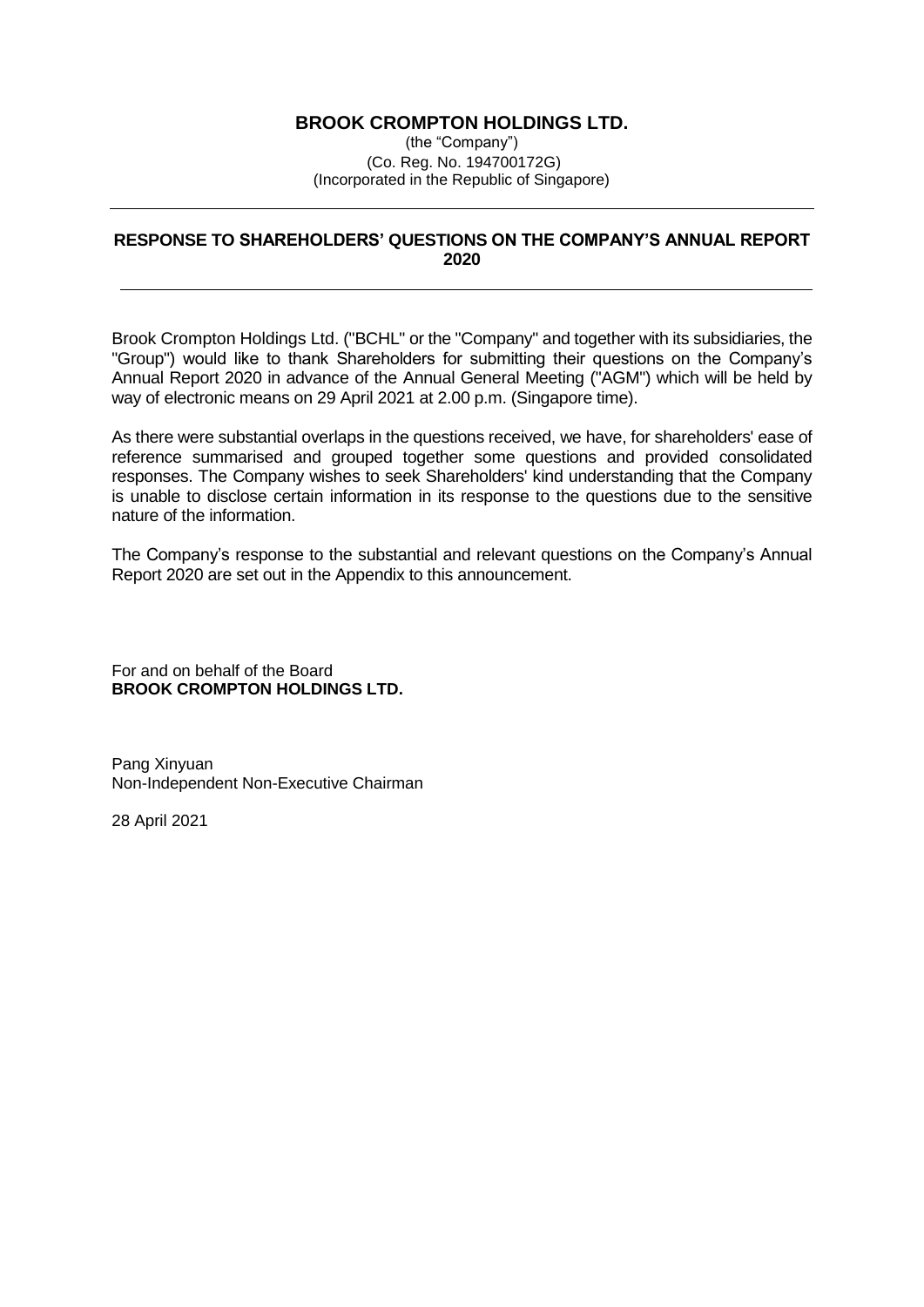### **APPENDIX**

#### **1. Has the synergy with Wolong been useful to Brook Crompton? Especially with regards to sales channels in North America?**

The synergy with Wolong is useful to Brook Crompton on both the sales channel and the production side. On the production side, Wolong has invested in production for the traditional "made in Europe" Brook Crompton W series product by building production units in China, and in Vietnam (not affected by the same level of import duties as China).

For example, on the sales channel synergy in North America, the growth in sales in 2019 was partly due to the use of the sales team in Wolong America developing specific business in the recycling business segment and allowing Brook Crompton to be able to make the sale. In the UK, Wolong has agreed to allow Brook Crompton to take sales responsibility and revenue for its largely OEM customers and has further supported to introduce a new product range. In the Asia Pacific, Wolong and Brook Crompton have agreed bilateral sales channels where Wolong sales teams in certain countries take responsibility for Brook Crompton products, with Brook Crompton now able to book the sales revenue. In other sales region, Wolong has surrendered sales responsibility to Brook Crompton for the latter to book orders for Wolong and for the Brook Crompton products.

### **2. Despite being profitable, company has chosen not to pay dividends. Will the company considering restoring the dividends as soon as practicable. (Given the increasing cash that has built up in the company financial statements)**

No dividends have been declared / recommended by the Board for the financial year ended 31 December 2020 as the Board opined it to be prudent to conserve cash amidst the challenging economic environment caused by the COVID-19 pandemic. The Board will review the dividend payment when the economic conditions improve, and taking into consideration the Group's cash flow and capital requirements for its development/expansion plans.

### **3. Describe Brook Crompton Holding Ltd's financial performance over the past few years. What strategies have you put in place to maintain or accelerate the growth trajectory?**

The Company has been making profits in the last few years. The Company's core focus is in the distribution and trading of electric motors, without involvement in the manufacture of electric motors. The Company has good support from our ultimate holding company, Wolong Holding Group Ltd ("Wolong") as a supplier, and a sales partner. The Company has built strong relationship with Wolong and third party suppliers and has been able to receive and market a range of products which are technically and commercially suitable for the market.

The Company's core focus in 2021 will be to use these new products to revisit areas of previous strength where there is a large installed base of the Group's products. Specific target areas will be mainland Europe (especially after UK Brexit, export from UK to Europe will be more complicated and it's important for the Company to take care of this region), Asia Pacific, UAE and America. Core strategy will continue to be to re-establish stocking distributors in these regions. This will allow the Company to be able to accelerate its growth trajectory when the COVID-19 restrictions were uplifted globally.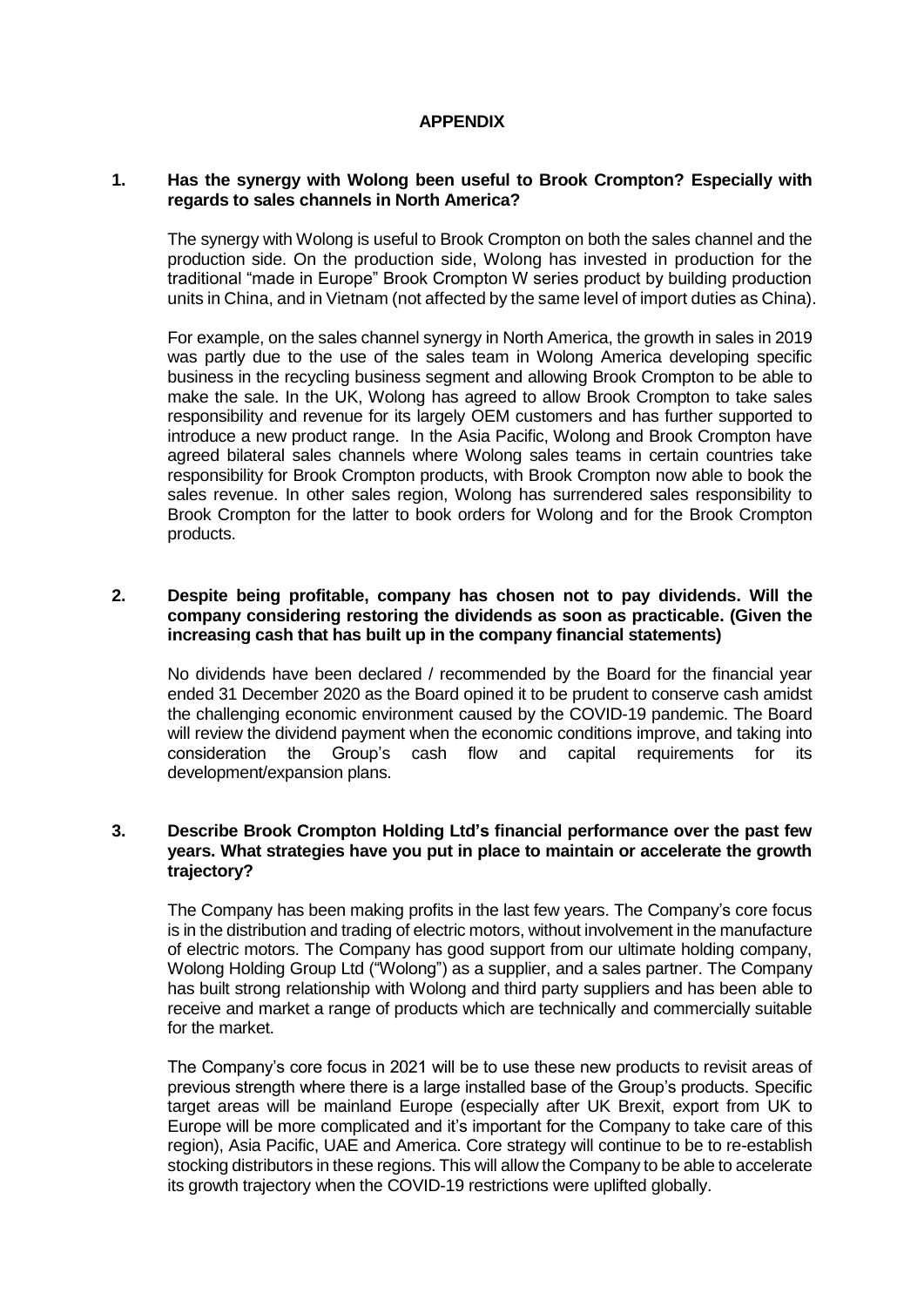### **4. What are the factors that are critical to the Company's success against its competitors? What differentiates the Company from competitors?**

Brook Crompton has an enviable position in the market as a long established brand with strong recognition with the end users in traditionally profitable business segments such as oil and gas, and mining. Brook Crompton has a number of highly motivated and professional distributors and service partners in key locations to support the products in the field. The large and highly reliable installed base globally allows Brook Crompton access to end users and design contractors and approved vendor lists giving the Company opportunities to bid for new projects as well as supplying replacement motors, and service through its partner network.

The Group's ultimate majority shareholder is investing in market focused innovation of products on behalf of Brook Crompton which allows Brook Crompton to access product types a company of its size would not traditionally be able to develop.

The location of inventory and modification facilities in key markets also gives the Company an edge over its competitors.

Most importantly, the Company has a team of knowledgeable Customer Service advisors in each office, and creating a combination of experienced industry professionals and newcomers developing their knowledge together. This allows the company to differentiate itself through service levels to the customers.

# **5. What notable developments can shareholders expect from the Company in the coming year(s)?**

As a distribution business rather than a manufacturer, the Company's main developments will be sales channel related and focusing on alternative channels into the EU market post UK Brexit, and redeveloping former core markets in the Asia Pacific region. New product ranges will be introduced, but these will be limited to those applicable to the core business model. Brook Crompton would also like to work with its partners to exploit further its installed base as a value added system integrator.

#### **6. What are some of the key Environmental, Social and Governance factors that are material to the Company?**

The key factors that are material to the Company are as follows:-

- 1. Environmental
	- Energy-efficient products
- 2. Social
- Occupational health and safety
- Equality and diversity in the workplace
- Employee retention
- 3. Governance
	- Robust corporate governance framework

The above factors are elaborated in the Company's FY2020 Sustainability Report.